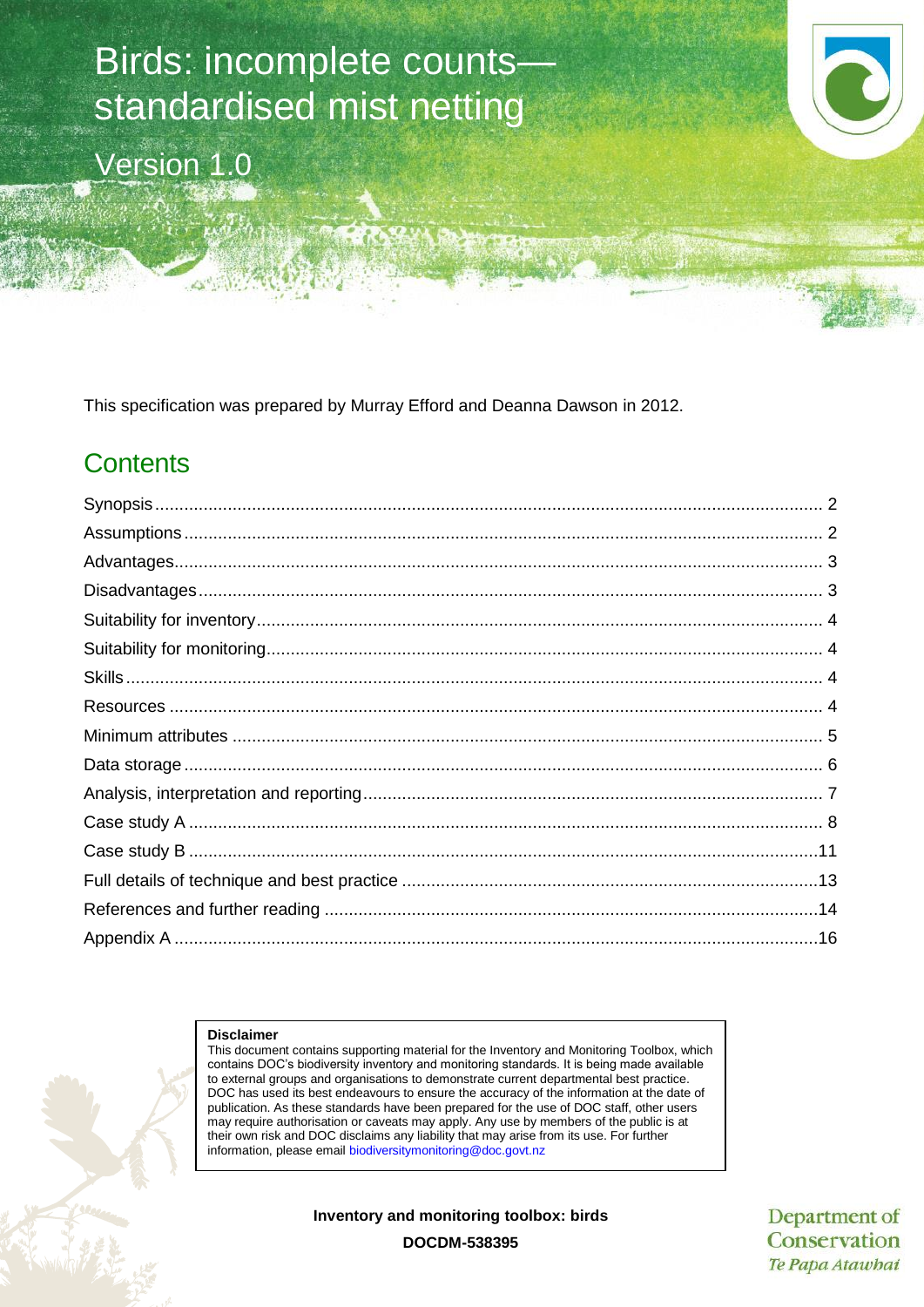## <span id="page-1-0"></span>**Synopsis**

Capture of birds in mist nets can provide data on population density and demography (productivity and survival). This specification focuses on mist netting to estimate population density and change in population density for several species at once, using standard passive techniques in which nothing is done to attract birds into nets.<sup>1</sup>

Multiple nets, typically 12 m long and about 2.7 m high, are placed in suitable locations on a study plot and operated over several days (some protocols require the days to be non-consecutive). Within a short time of capture, birds are extracted from the net and records are taken. Birds are marked with individually numbered aluminium bands so that recaptures can be recognised.

Mist-netting programmes designed to monitor population change (e.g. the Constant Effort Sites (CES) scheme<sup>2</sup> in the UK and the Monitoring Avian Productivity and Survivorship (MAPS) program<sup>3</sup> in North America) generally employ constant effort so that the number of adult birds captured indexes population size or density (Ralph & Dunn 2004). Results have also been expressed as a catch-effort index, e.g. number of captures divided by net-hours, if standard 12 m nets are used. Individual capture probability must be assumed to be constant over time and space if differences in the index are to be interpreted as differences in bird populations. Mist netting to derive an index of density has been strongly criticised because this assumption of constancy can seldom be justified (Remsen & Good 1996).

New, spatially-explicit capture-recapture methods are well suited to the analysis of data from intensive mist netting (Efford et al. 2004). Captures of some species decline rapidly over successive days of netting, probably because birds become net shy. This has contributed to a reluctance by ornithologists to use capture-recapture methods to estimate density, but modern methods of analysis can accommodate net shyness and other causes of variable-capture probability.

Mist netting is an intensive technique that requires operators with a high level of expertise. Some habitats and some sites within habitats are unsuitable for mist netting, and nets must be somewhat clustered so they can be checked frequently. These factors make it difficult to deploy nets using a rigorous sampling design. The application of mist netting to bird monitoring is also limited by the large investment of time required to obtain adequate samples.

### <span id="page-1-1"></span>**Assumptions**

 $\overline{1}$ 

For a constant-effort index:

Per capita capture probability is constant over time and space (expanded in later points).

<sup>1</sup> Attraction (e.g. playing of recorded calls) can be used to increase capture rate, especially when there is a single target species. Attraction is difficult to standardise, and it introduces another potential source of variation in capture probability. It should nevertheless be considered in a future protocol.<br><sup>2</sup> <http://www.bto.org/volunteer-surveys/ringing/surveys/ces>

<sup>3</sup> <http://www.birdpop.org/maps.htm>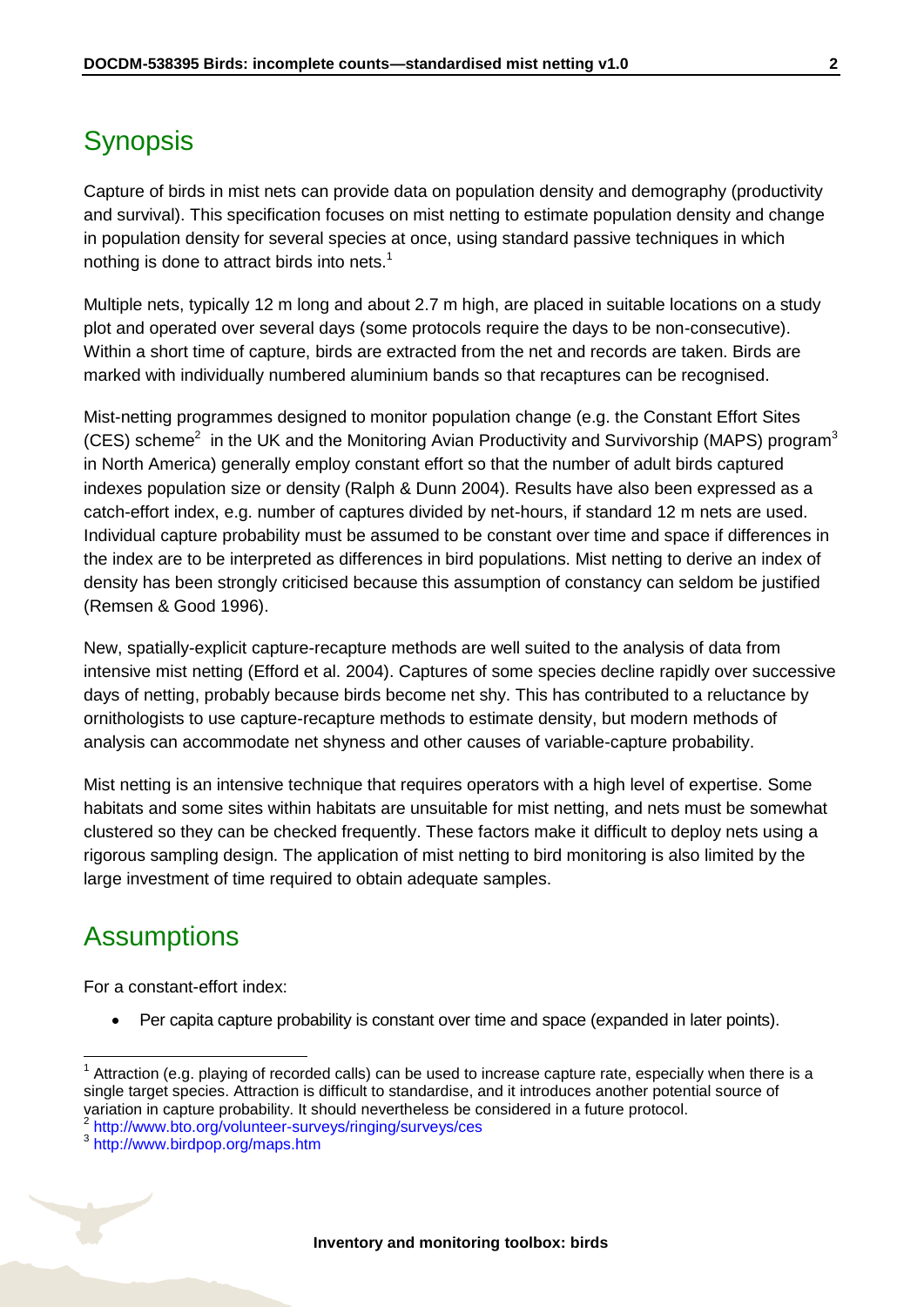- Either the nets sample all vegetation tiers, or the species of interest do not vary in their vertical distribution.
- Vegetation changes close to the net do not confound comparisons over time (dealt with by trimming higher growth in CES in the UK).
- Sufficient captures and recaptures are made for statistical comparison (suggest average 10 per sample).

For spatially-explicit capture-recapture:

- The bird population remains demographically closed throughout the survey period.
- At the time of survey, birds of the target species occupy territories or home ranges rather than wandering widely. (Statistical methods to deal with transients are under development).
- Numbers of captures and recaptures are high enough to apply the available methods for statistical modelling. Twenty recaptures per species is a desirable minimum.<sup>4</sup>

# <span id="page-2-0"></span>Advantages

- Relatively free of observer effects.
- Potentially useful for monitoring species living in habitats within which observation is difficult (e.g. dense undergrowth), and for those species with a high probability of retrapping.
- Capture-recapture modelling enables robust statistical inference, including assessment of critical assumptions and estimation of absolute density.
- Allows ancillary observations (e.g. while the birds are being handled) on diet, ectoparasites and disease, condition, age structure, capture-recapture estimation of survival, etc.
- Mist netting attracts the interest of skilled amateurs who, potentially, provide a willing work force.

# <span id="page-2-1"></span>**Disadvantages**

- Labour-intensive, and only suited to common species.
- Placement of nets is restricted by site requirements (ideal sites are level and shaded) and the need to move quickly between nets. As a result, rigorous spatial sampling is rarely attempted.
- Usually some vegetation clearance is needed around nets.
- Captured birds are at risk of injury or death from predators (particularly stoats), and from handling or temperature stress.
- Judgement is required on when weather conditions are suitable for nets to be operated safely (ideally little wind or rain).
- As there is no tradition of constant-effort netting in New Zealand, there is a lack of skilled operators here and limited awareness of the requirements.
- Operators risk being swamped when flocks are caught. Birds may get badly entangled and stressed during processing delays. Silvereye flocks can be particularly difficult.
- Analytical techniques are new and not widely understood.

 4 This includes repeat recaptures, but it is preferable that the 20 recaptures are spread over several individuals.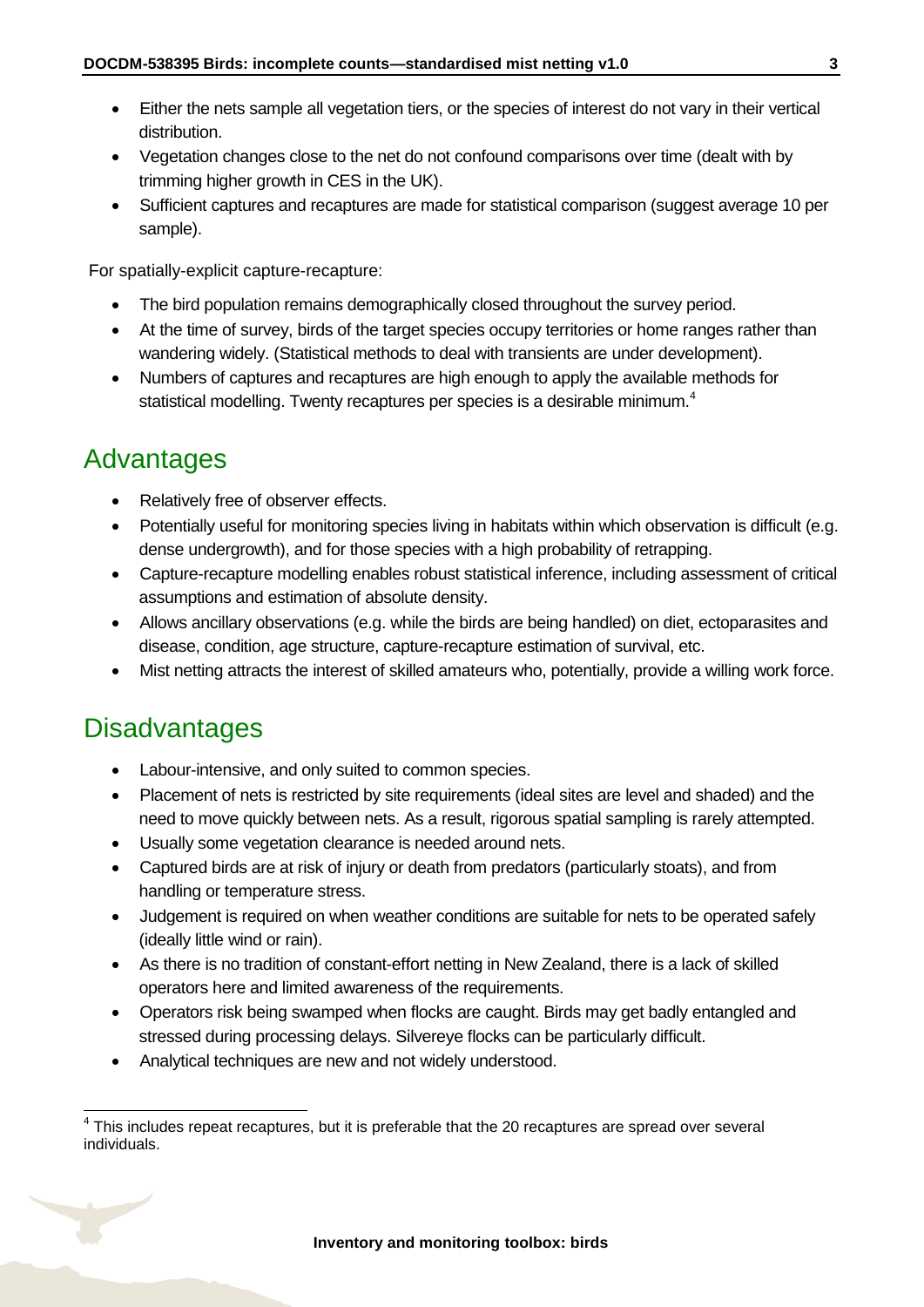### <span id="page-3-0"></span>Suitability for inventory

Standard mist netting is generally unsuited to species inventory in New Zealand because it is expensive, selective, and limited in the range of species that are detected with high probability. Conditions that make the method attractive for species inventory elsewhere (e.g. high species richness and difficulty of identification without capture) do not apply here.

### <span id="page-3-1"></span>Suitability for monitoring

Mist netting has the potential to provide accurate estimates of absolute density and trend in density for some species and situations. The large cost in staff time will preclude use of mist netting in most operational situations. More experience is needed with the method under New Zealand conditions to define the limits to its usefulness.

# <span id="page-3-2"></span>**Skills**

Practitioners must:

- Obtain appropriate permits to trap, handle and mark birds, along with any relevant ethics committee approvals
- Be skilled in handling birds and extracting them from mist nets
- Have high proficiency in bird identification, and be familiar with criteria for determining the sex and age class
- Apply sound judgement regarding risks to birds from adverse weather, failure to maintain frequency of net checks, etc.

### <span id="page-3-3"></span>Resources

The basic requirements for mist netting are:

- Banding permit
- Banding pliers
- Mist nets
- Cloth bags for holding birds
- Poles for mist nets
- **Bands**

Other equipment and on-site details will vary depending on the species present and site conditions. It is desirable to use a standard recording sheet and to fix the locations of net sites by GPS.

"Handling and banding permits, appropriate-sized metal bands, banding pliers, and mist nets can be obtained from the Banding Office, Department of Conservation, P.O. Box, 10 420, Wellington. Animal Ethics Committee approval will also need to be obtained. Ensure all mist nets are the same size and have an appropriate mesh size for the target species." (Spurr & Powlesland, 2000).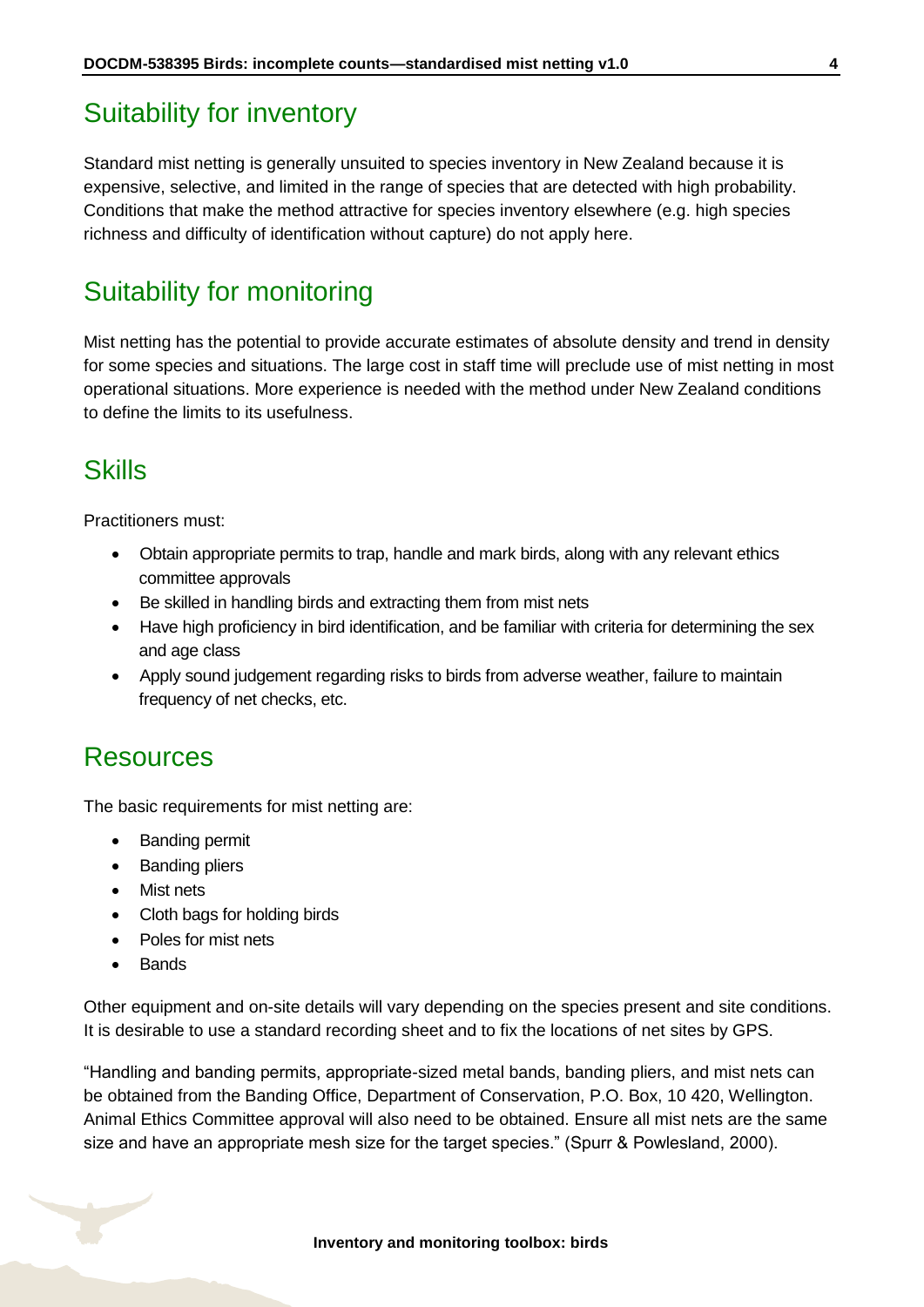Criteria for aging and sexing passerines of European origin are documented in detail by Svensson (1992). Heather & Robertson (1997) give useful tips for many New Zealand species (under 'In the hand' in each species account).

The effort needed to obtain a single estimate of density by mist netting may be estimated as follows: Experience in North America suggests setting a target of 20 recaptures per species; this can be expected to yield a density estimate with a standard error about 30% of the mean<sup>5</sup> (cf. Efford et al. 2004, figure 2). Assume one capture of the target species per 100 net-hours (see ['Case study](#page-7-0)  [A](#page-7-0)**'**), and that sampling is sufficiently intensive that 50% of all captures are recaptures. In easy terrain, 25 nets can be operated simultaneously by two skilled operators. Thus, 4000 net-hours, or 16 days of 10 hours each, would be required to achieve the target number of recaptures.

### <span id="page-4-0"></span>Minimum attributes

The following information is critical when using mist netting to obtain an index of relative abundance. The importance of recording other attributes will depend on your objectives.

DOC staff must complete a 'Standard inventory and monitoring project plan' (docdm-146272).

Minimum attributes to record:

- Location
- Net layout (a map of relative positions of numbered net sites, within < 10 m)
- Sampling design, including a description of how net sites were chosen
- Records of all captures and recaptures, including recaptures within a day:
	- Observer's name
	- Band number
	- Net number
	- Date
	- Time of capture (within 1/2 an hour)
	- Species
	- Age class and sex, if able to be determined
	- Other, such as body weight, deformities, etc.

For each netting-day, record:

- Hours the nets were operated
- Weather

-

• Notes on incidents, such as deaths on handling.

<sup>5</sup> Maximum likelihood estimates have similar precision to those from inverse prediction (Borchers & Efford 2008).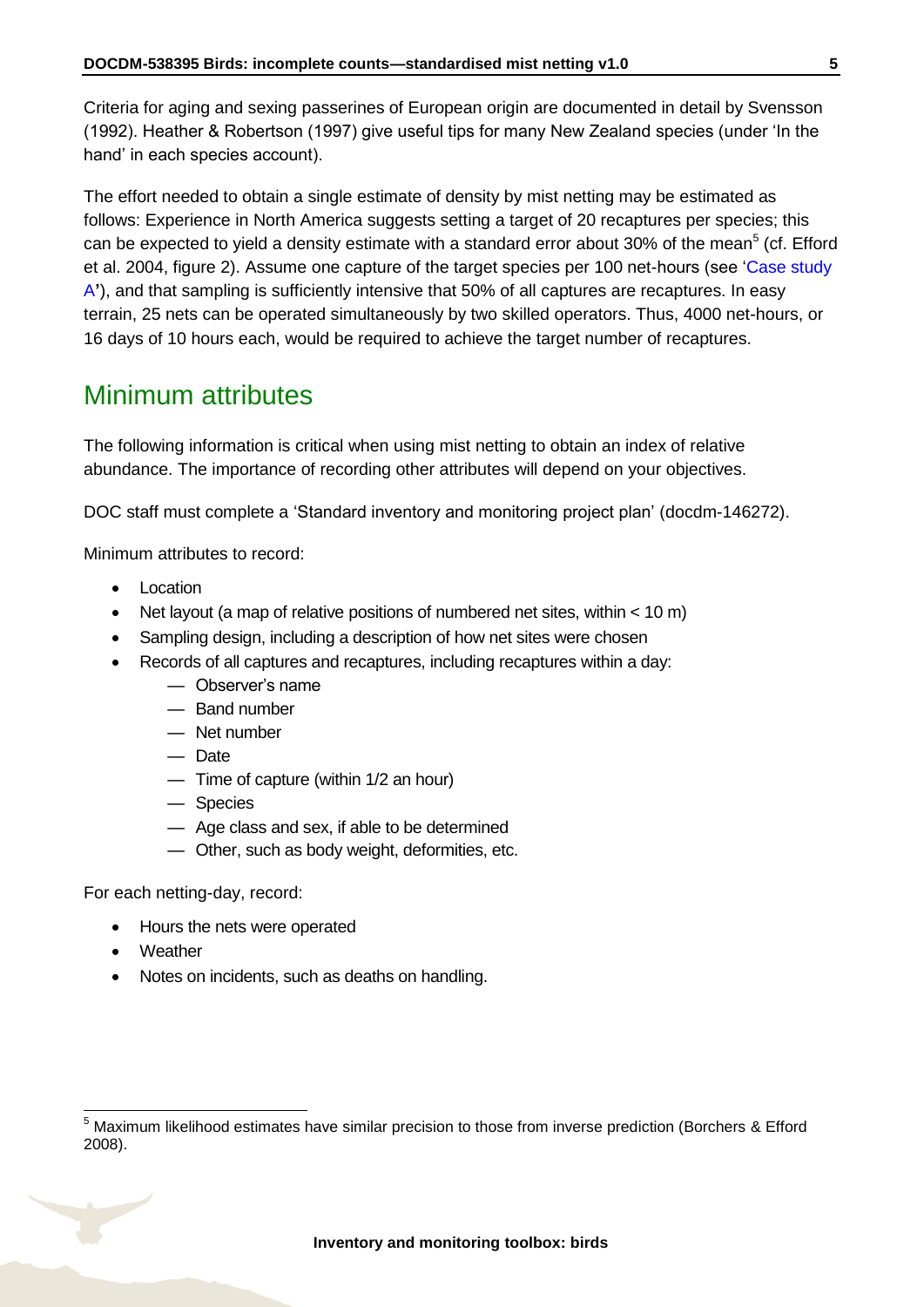### <span id="page-5-0"></span>Data storage

Collate, consolidate and store mist netting information securely as soon as possible, and preferably immediately on return from the field. The key steps here are data entry, storage and maintenance for later analysis, followed by copying and data backup for security. If data storage is designed well at the outset, it will make the job of analysis and interpretation much easier. Before storing data, check for missing information and errors, and ensure metadata are recorded.

Storage tools can be either manual or electronic systems (or both, preferably). They will usually be summary sheets, other physical filing systems, or electronic spreadsheets and databases. For mist netting surveys, electronic data recording should be done using an Excel spreadsheet, with separate worksheets for the net layout, capture records and explanatory material. The first seven columns of the capture worksheet should be structured so they can be cut and pasted directly into a text file for input to the DENSITY software $<sup>6</sup>$  (Efford et al. 2004). These columns are as follows:</sup>

#### **1. Location and session code**

A single alphanumeric code (up to 10 characters, with no blanks) for the study area and netting session, e.g. EGL1Apr06

#### **2. Band number**

Must be unique within each species

- **3. Day of the netting session**<sup>7</sup>
	- Number days 1, 2, 3, etc.

#### **4. Net number**

An alphanumeric code, e.g. 1, 2, 3 etc. or 'EGL1A', 'EGL1B', 'EGL1C', etc.

**5. Species**

An alphanumeric species code

#### **6. Age class code**

These codes from the NZ Banding Scheme were provided by Graeme Taylor, May 2006.The codes may require refinement and definition for particular species:

- $\overline{\phantom{a}}$  J = juvenile (any bird from fledging to 1 year old)
- SA = subadult (any bird from 1+ years old but not yet in adult plumage and bill colour)
- $A =$  adult (any bird in adult plumage and bill colours)
- U unknown
- **7. Sex**
	- $M = male$
	- $F =$  female
	- $U =$ unknown

The first four of these fields are required by DENSITY. The last three provide for selection of subsets of data via a 'capture filter'. The *X*-*Y* coordinates of nets must be provided in a separate text file under the column headings 'Net number', '*X*', '*Y*', where *X* and *Y* should be the full metre easting and northing from GPS.

 6 <http://www.landcareresearch.co.nz/services/software/density/>

 $7$  Actual date and time should appear in later columns of the spreadsheet.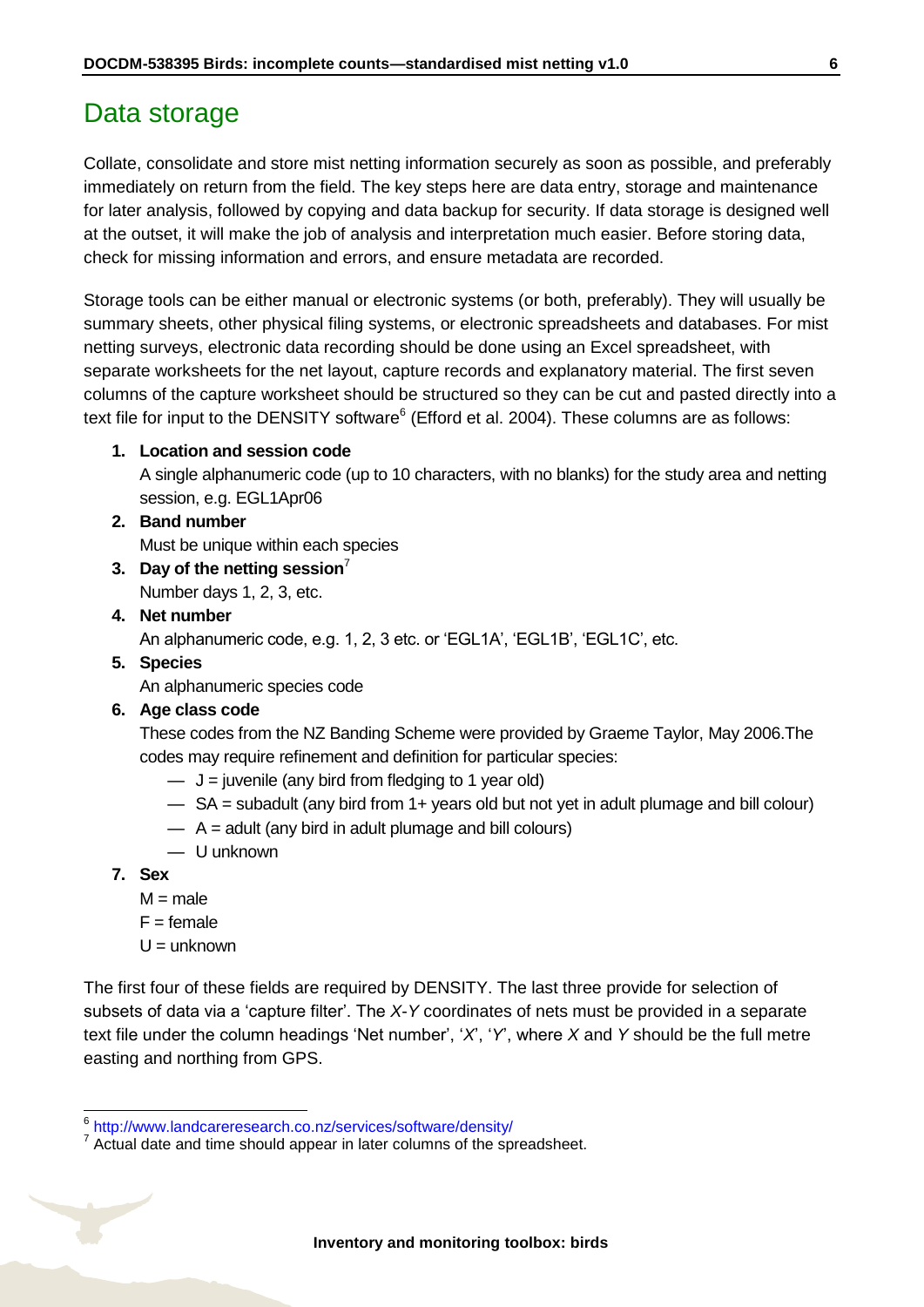Copy and/or backup all data, whether electronic, data sheets, metadata or site access descriptions, preferably offline if the primary storage location is part of a networked system. Store the copy at a separate location for security purposes.

### <span id="page-6-0"></span>Analysis, interpretation and reporting

Capture-recapture analysis of mist netting data should use spatially-explicit maximum likelihood methods (Borchers & Efford 2008) as implemented in DENSITY version 4. Seek statistical advice from a biometrician or suitably experienced person prior to undertaking this type of analysis and check for the latest version of the software. The text below provides a brief overview of the critical analytical steps.

### Exploratory phase

The main form of the DENSITY software provides tools for viewing and checking capture data. Map capture locations with the 'Captures' button on the toolbar. Display individual movements by rightclicking the map and selecting 'Show tracks'. Check the distribution of movements with 'Histogram of distances' on the 'Movements' tabbed page. Check daily counts on the 'Summary' tabbed page. Changes to the capture data may be made as you go by editing the capture file (double click on file name box), but remember to 'File | Save' and 'Read data'.

### Model selection

Spatially-explicit models are defined on the 'Options' page 'ML SECR', accessed by clicking 'Specify model'. The analyst usually compares several models to find the one that best fits the data. Models may include net shyness (a learned response to capture, i.e. avoidance of the sites or strata occupied by nets), individual differences in range size, and various other effects. Click the 'GO' button on the main toolbar to fit a model (this may take several minutes). Results appear in the log file, with a model selection criterion (AIC); the smallest value of AIC indicates the 'best' model, but models within 3.0 of this AIC should be considered. Model averaging (see 'Model averaging calculator'—docdm-59563) is an option here (Burnham & Anderson 2002).

### Final analysis and inference

Although an estimate may be obtained for one place and time, the aim of analysis will often be to determine whether the density of a bird population differs between study areas, treatments, or times. This may be cast as a model selection problem, where the choice is between a model that assumes a constant density and a model that assigns different densities to the two study areas (for example). Study areas are treated as independent 'groups' in the usual terminology of capturerecapture modelling (e.g. Williams et al. 2002, p. 427), or 'sessions' in DENSITY. Model selection uses AIC (e.g. Burnham & Anderson 2002). Confidence intervals may be constructed from the asymptotic variances, by profile likelihood, or by bootstrapping (Borchers & Efford 2008).

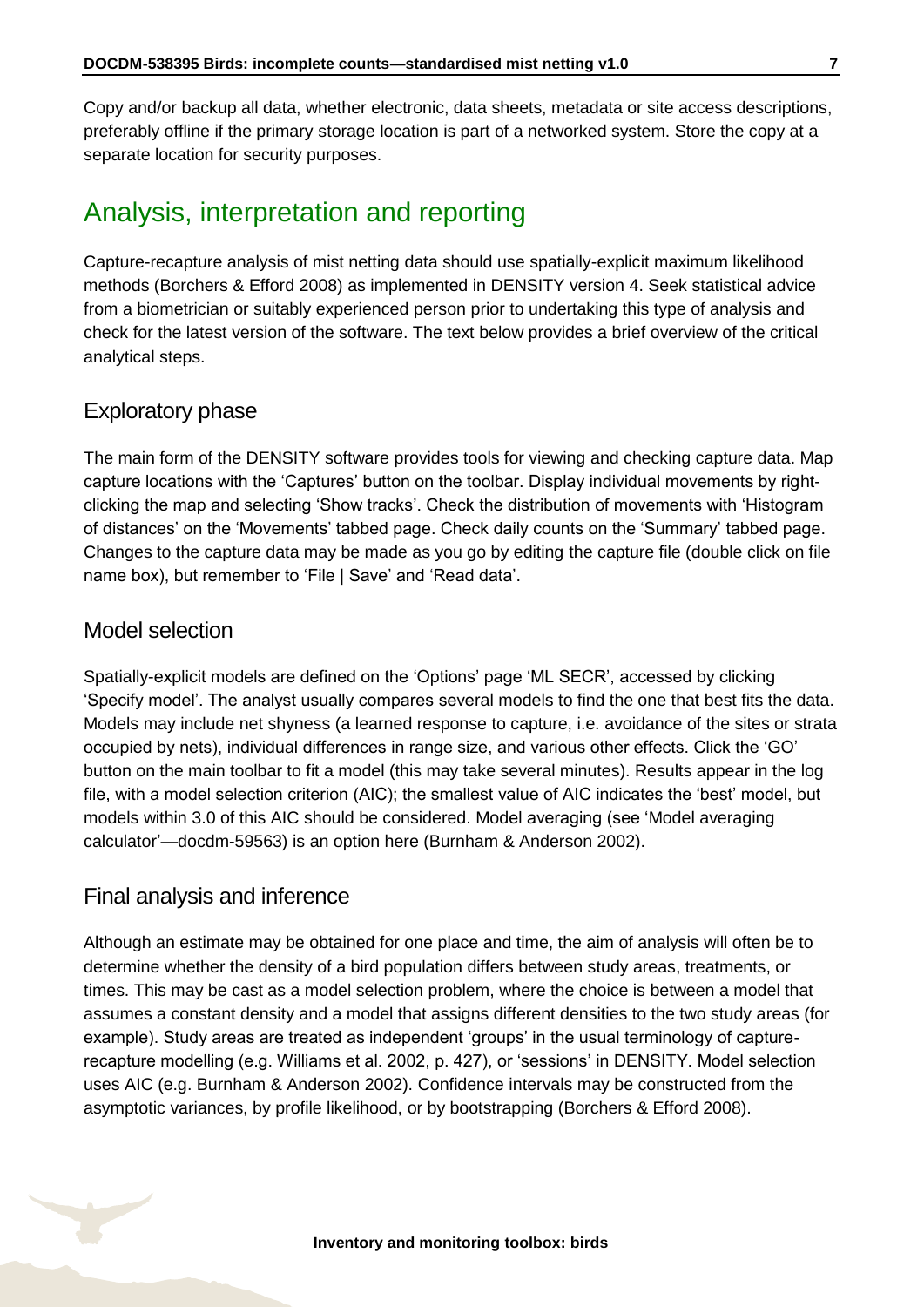# <span id="page-7-0"></span>Case study A

**Case study A: mist netting of forest birds for an index of density** 



Yellow-crowned parakeet (photo: C. Mahoney).

### **Synopsis**

Bird population density was compared among three different-aged stands at North Okarito, Westland, using both transect counts and capture rate in standard mist nets. Some species (kererū, bellbird, silvereye, robin and tūī) were more common in older stands, from which it was inferred that they are likely to be adversely affected by selective logging ('coupe-logging') of old stands. This case study illustrates methods used historically for analysing mist net data, and provides data on species-specific capture rates in New Zealand forest.

### **Objectives**

Predict the likely effects of coupe-logging on forest birds in South Westland.

### Sampling design and methods

Three different-aged stands of rimu forest formed a mosaic within a 100 ha study area. Birds were counted on five transects 600 m long for 6 days every second month over 2 years. Each transect traversed multiple stands, but each sighting was assigned to a stand (young, mature and old).

Standard mist nets (2.7 m high x 12.2 m long; 38 mm mesh) were placed in approximately equal numbers in the different stand types (9 in young stands, 13 in mature stands and 10 in old stands), 150 to 300 m apart. Each net site was sampled, with nets checked regularly, for 7 to 8 hours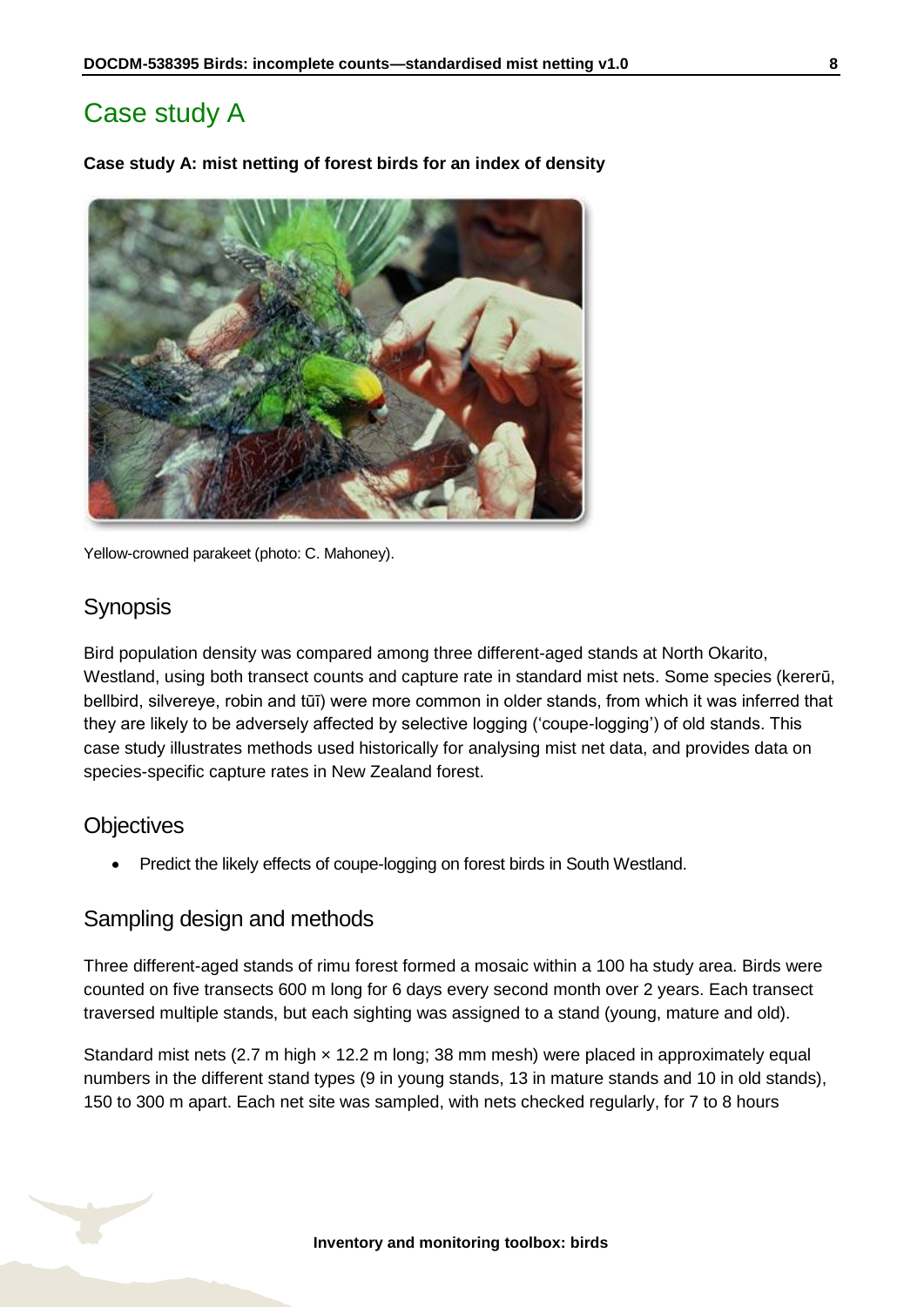centred on the middle of the day on 2 days every second month for 2 years, avoiding days of heavy rain. All birds captured were banded and released at the site of capture.

Additional high nets (18.2 m high  $\times$  18.3 m long; 38 mm mesh) were operated at four sites to assess bird use of higher vegetation tiers.

#### **Results**

Transect counts and mist net captures were summarised by species and expressed as number per 100 hours of observation. Data from both years were pooled to increase sample sizes for analysis. A chi-squared goodness of fit test was used to test the hypothesis that counts differed between stand types or seasons after adjusting for the number of hours spent sampling. Counts on transects varied significantly with stand age in eight species. Numbers of birds captured in mist nets varied significantly with stand age in only four species. This difference was attributed to the smaller absolute numbers of captures compared with sightings.

Table 1. Capture rates of birds caught in standard mist nets in different-aged stands of rimu in North Okarito Forest. Data from two years were pooled. Adapted from Spurr et al. (1992), tables 3 & 6 (species averaging less than 0.2/100 net-hours are omitted).  $* = a$  significant difference between stands ( $P < 0.05$ ), NS = not significant.

|                      | Number caught per 100 net hours |                                       |      |           |     |                                          |
|----------------------|---------------------------------|---------------------------------------|------|-----------|-----|------------------------------------------|
|                      |                                 | Young stands Mature stands Old stands |      |           |     | <b>Total captures Percent recaptures</b> |
| <b>Brown creeper</b> | 0.6                             | 0.8                                   | 2.3  | $\star$   | 63  | 12.5                                     |
| <b>Grey warbler</b>  | 1.2                             | 1.6                                   | 0.8  | <b>NS</b> | 64  | 4.9                                      |
| <b>Fantail</b>       | 1.5                             | 1.7                                   | 0.9  | <b>NS</b> | 72  | 9.1                                      |
| <b>Robin</b>         | 0.7                             | 1.3                                   | 1.3  | <b>NS</b> | 58  | 38.1                                     |
| <b>Tomtit</b>        | 2.6                             | 2.8                                   | 2.6  | <b>NS</b> | 138 | 12.2                                     |
| <b>Rifleman</b>      | 0.8                             | 0.4                                   | 0.1  | $\star$   | 20  | 0                                        |
| <b>Bellbird</b>      | 2.9                             | 2.9                                   | 4.5  | $^\star$  | 176 | 23.1                                     |
| <b>Blackbird</b>     | 1.2                             | 1.1                                   | 0.7  | <b>NS</b> | 51  | 13.3                                     |
| <b>Silvereye</b>     | 4.2                             | 2.7                                   | 14.4 | $\star$   | 359 | 0.5                                      |
| <b>Chaffinch</b>     | 1.5                             | 2.2                                   | 1.5  | <b>NS</b> | 94  | 3.3                                      |
| <b>Net-hours</b>     | 1449                            | 2097                                  | 1635 |           |     |                                          |

Recapture rates varied widely between species, but were generally too low for capture-recapture analysis. Net avoidance after first capture may have contributed to low recapture rates in some species, but at present there are no data to shed light on this. The very low recapture rate of silvereyes may reflect their mobility.

Kererū and tūī were seen fairly often on transects (20/100 h and 15/100 h respectively) but seldom caught in mist nets. The top tiers of high nets (> 12 m) were particularly effective for catching bellbirds, silvereyes and chaffinches. Overall capture rates were very much higher in autumn than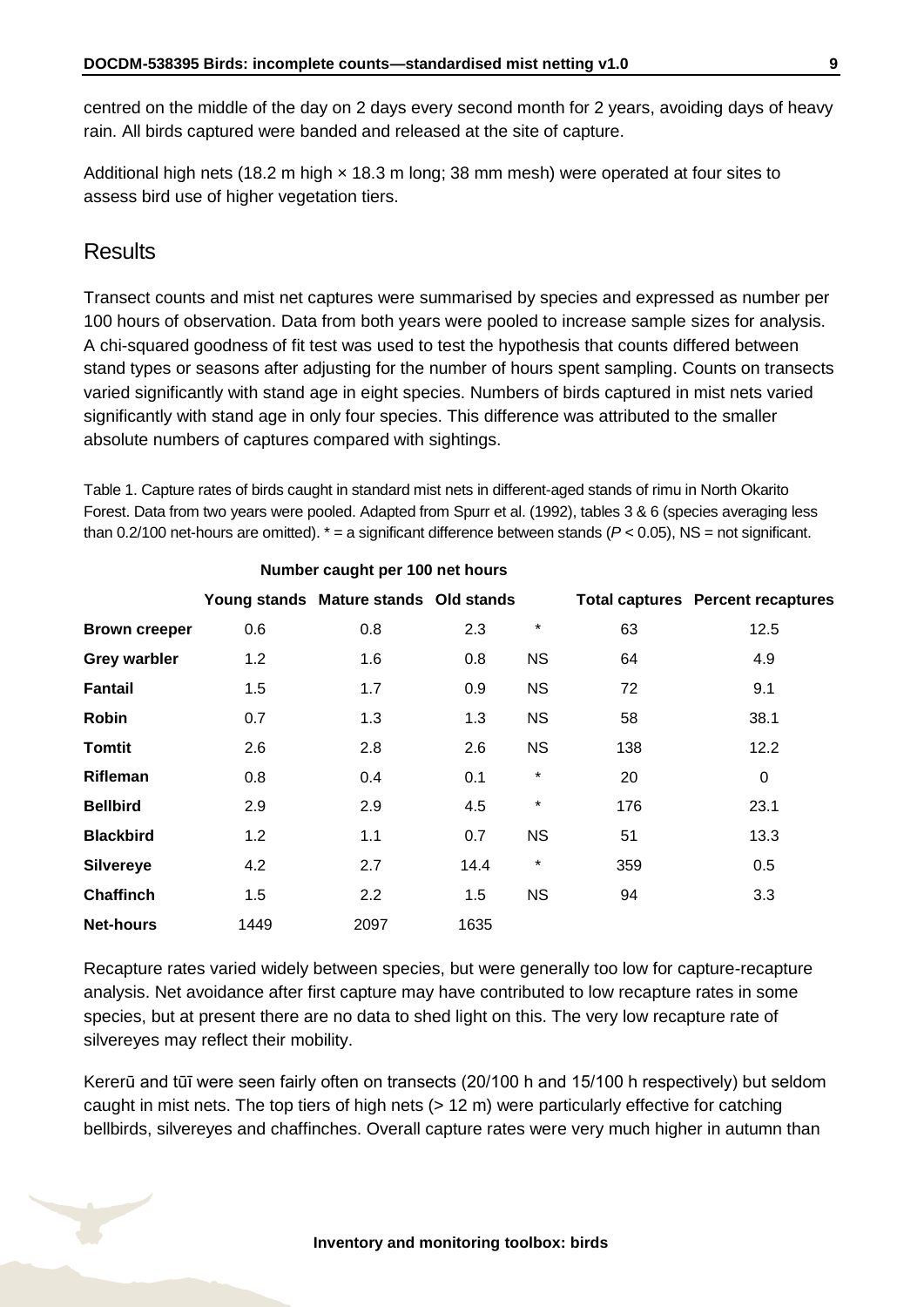in other seasons for all the commonly caught species except blackbird, and the seasonal effect was extreme for silvereyes.

### Limitations and points to consider

This study is a unique application of systematic passive mist netting in New Zealand forests. The tabulated capture rates are a good guide to what can be expected elsewhere.

No attempt was made to adjust for varying detection probability in either sampling method. Counts using the transect method were therefore influenced by unknown and varying effects of season, weather and habitat structure, despite considerable attention to standardisation of methods. With mist netting, the nets preferentially sampled the understorey. Brown creepers appeared to differ in their use of young and old stands: Use of old stands was biased towards the lower vegetation tiers, so capture rates in standard mist nets were greatest in old stands, despite captures in high mist nets suggesting greater overall density in young stands.

This study was not designed to yield capture-recapture data. More recaptures could have been obtained by concentrating effort in one or two seasons rather than netting year-round, and by netting for more days in fewer stands. Starting earlier in the morning might have increased the overall capture rate.

Modern statistical methods offer some advantages over the more traditional analyses used by Spurr, Warburton & Drew in 1992. For example, a generalised linear model with log link (i.e. Poisson regression) could be fitted to each count data set; this would remove the need for arbitrary pooling before analysis and allow the possibility of estimating overdispersion (for an example see Purcell et al. 2005). Likelihood ratio tests could be used to compare models with and without an effect of stand age.

### References for case study A

- Purcell, K.L.; Mori, S.R.; Chase, M.K. 2005: Design considerations for examining trends in avian abundance using point counts: examples from oak woodlands. *Condor 107*: 305–320.
- Spurr, E.B.; Warburton, B.; Drew, K.W. 1992: Bird abundance in different-aged stands of rimu (*Dacrydium cupressinum*)—implications for coupe-logging. *New Zealand Journal of Ecology 16*: 109–118.

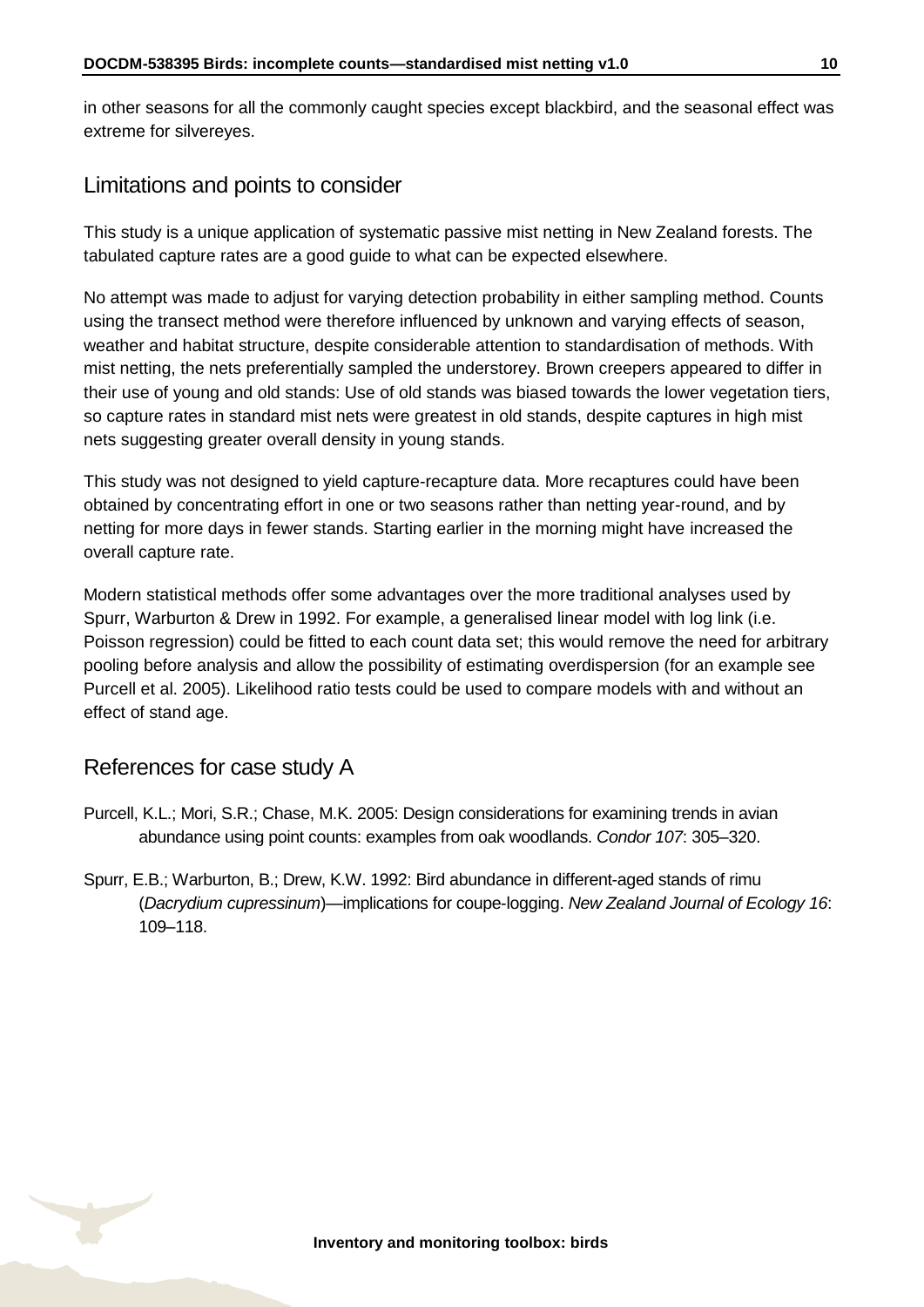# <span id="page-10-0"></span>Case study B

#### **Case study B: mist netting of forest birds for an estimate of absolute density**

### **Synopsis**

The population density of breeding birds in an eastern United States deciduous forest was monitored by C. S. Robbins between 1961 and 1972 (Efford et al. 2004). Further mist netting was conducted on the same site by D. K. Dawson and M. G. Efford in 2005. These data are used here to illustrate spatially-explicit capture-recapture methods. The inverse prediction method used by Efford et al. in 2004 for model fitting has been superseded for mist net data by the methods of Borchers & Efford (2008).

### **Objectives**

- Did the population density of common forest bird species at Patuxent Research Refuge, Maryland, decline over the period 1961–1972?
- Does mist netting provide data suitable for capture-recapture analysis?

### Sampling design and methods

The study site was in deciduous forest on the Patuxent Research Refuge, Maryland, USA. Fortyfour standard mist nets (2.7 m high  $\times$  12 m long; 30 mm mesh) were erected on a 4  $\times$  11 grid (100 m spacing between rows, 61 m spacing along rows) and operated from dawn to dusk for 6 non-consecutive days in late May to early June each year 1961–1972.

For additional sampling in June 2005, 44 nets were placed about 30 m apart in an elongated rectangle (570 m  $\times$  100 m). The site was sampled for 9 hours per day for 9 non-consecutive days.

#### Data collection

Nets were checked at roughly 40-min intervals. New birds were banded and identified to species, age class, and sex (when possible). Net number, time and date of capture were recorded for all captures. Birds were released near the net.

#### **Results**

Capture-recapture models for the 1961–1972 data on red-eyed vireo (*Vireo olivaceus*) were compared by AIC (Borchers & Efford 2008). The best model included a declining trend in density, net shyness, and annual variation in the home range size (Table 2). Birds were 56% less likely to be caught after they had been caught once (SE 6%). The overall trend for 1961–1972 (Fig. 1) was estimated at –5% per annum (95% CI (–9%, –1%)). This trend, when extrapolated to 2005, predicts a density of 0.3 / ha. Although netting in 2005 yielded an estimate of density with wide confidence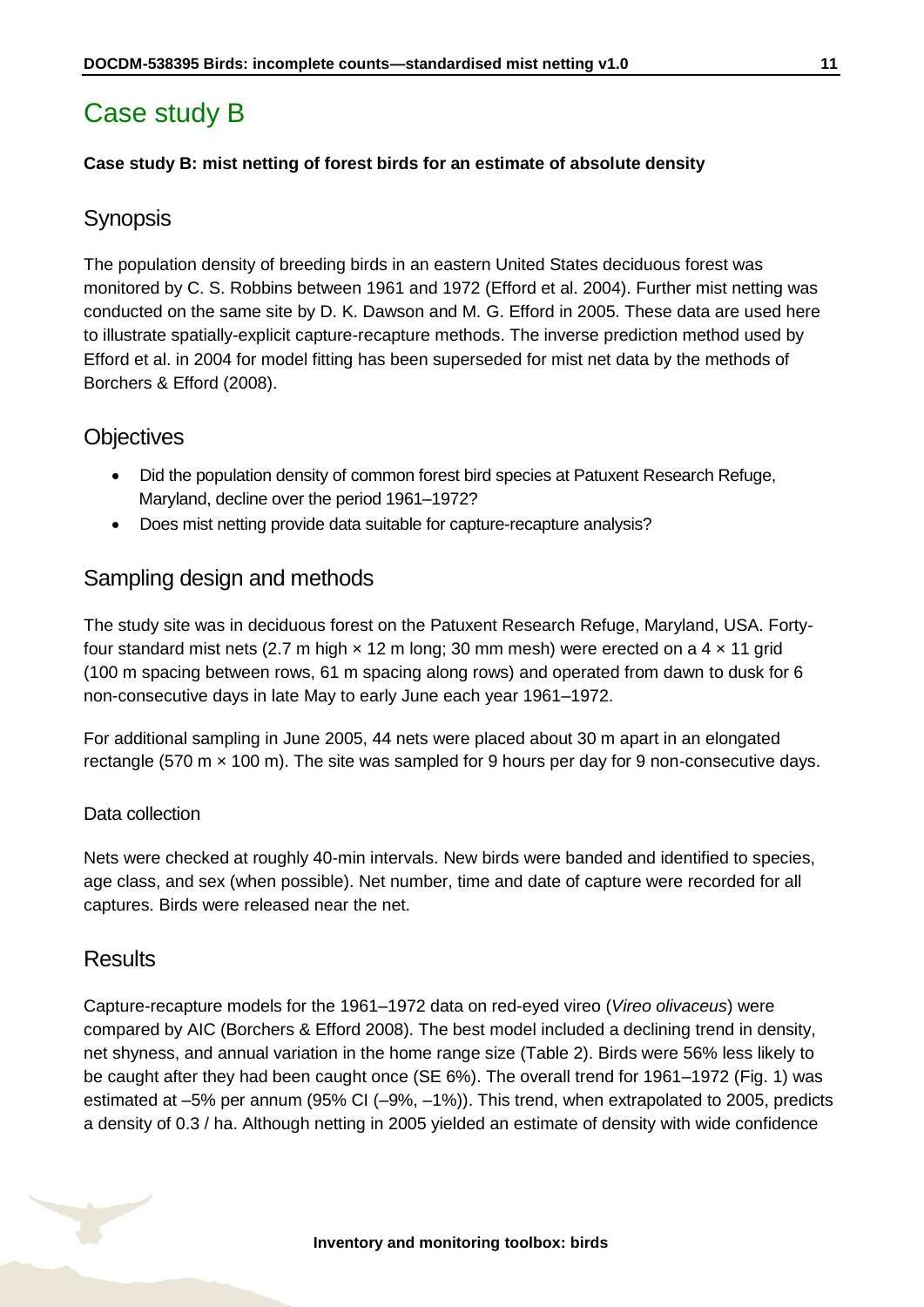limits (5.0 / ha, 95% CI (1.6, 15.3)), it is clear nevertheless that the original trend was not sustained over 1972–2005.

Table 2. Spatially explicit capture-recapture models for red-eyed vireo at Patuxent Research Refuge. Mist-netting data is that of C.S. Robbins 1961–1972. The models were used to evaluate evidence for net shyness and trend in the density. Np = number of parameters in model. ΔAIC = difference in AIC between the current model and the best model. All models used a 'hazard rate' detection function with shape parameter *b* constant over years. The models shown are a subset of those considered in the full analysis.



Figure 1. Breeding density of red-eyed vireo at Patuxent Research Refuge, Maryland 1961–1972. Points are annual estimates from Model 3, with 95% confidence intervals. Curve is log-linear trend from Model 4 ( $\lambda$  = 0.95, 95% CI 0.91–0.99). Y-axis units are birds per ha.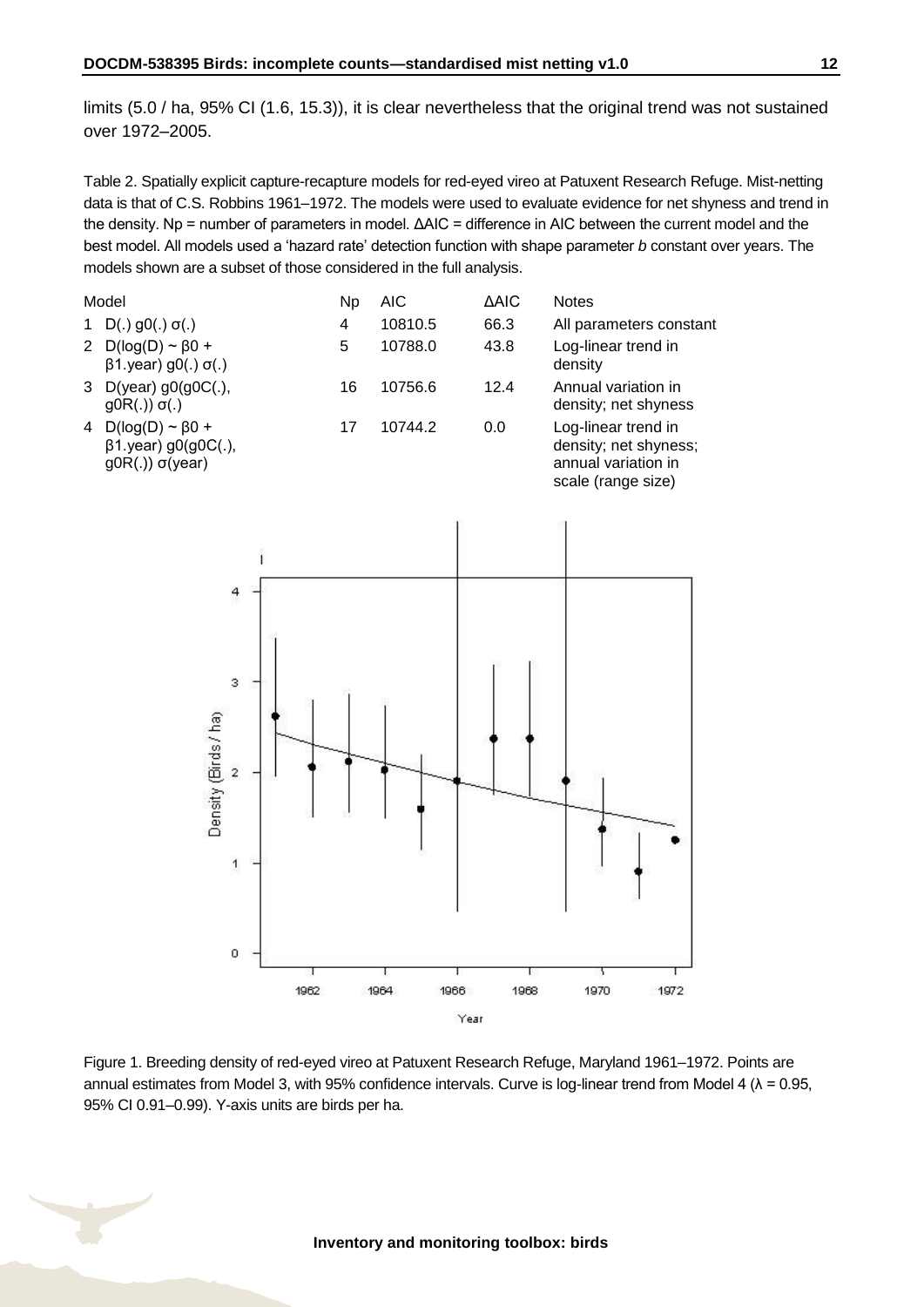Table 3. Capture rates of birds caught in 44 standard mist nets in deciduous forest, Maryland, USA. Captures were made over 9 days in June 2005 (approximately 3560 net-hours) (D.K. Dawson & M.G. Efford, unpubl. results). Species with fewer than 0.2 captures per 100 net-hours were omitted.

| <b>Species</b>             | Number caught per 100<br>net-hours | <b>Total</b><br>captures | <b>Percent</b><br>captures |
|----------------------------|------------------------------------|--------------------------|----------------------------|
| Acadian flycatcher         | 0.48                               | 17                       | 47.1                       |
| Carolina wren              | 0.36                               | 13                       | 30.8                       |
| Downy woodpecker           | 0.25                               | 9                        | 33.3                       |
| Hairy woodpecker           | 0.45                               | 16                       | 50.0                       |
| Louisiana<br>waterthrush   | 0.79                               | 28                       | 46.4                       |
| Ovenbird                   | 1.63                               | 58                       | 53.4                       |
| Red-eyed vireo             | 1.71                               | 61                       | 23.0                       |
| White-breasted<br>nuthatch | 0.25                               | 9                        | 44.4                       |
| Wood thrush                | 1.74                               | 62                       | 48.4                       |

### <span id="page-12-0"></span>Full details of technique and best practice

Indices of population density derived from standardised mist netting (or catch per unit effort) are time consuming and require significant training to develop the skills required to catch, handle and mark birds safely. As a method of surveying birds, the return is often poor in relation to the effort required. However, there are other reasons to catch birds (e.g. for measurement of demographic parameters) that may justify the use of the technique.

Several monitoring schemes use catch per unit effort to monitor bird populations, the best known being the UK Constant Effort Sites (CES) scheme (Peach 1996) which has also been adopted by a number of European countries (Gibbons & Gregory 2006). A similar scheme is also run in the North America (the MAPS Program; DeSante et al. 1993, 1999).

Alternatively, changes in the size of the adult population can be calculated using simple indexbased methods (number of individuals caught per season) or more complex methods using markrecapture methods. Capture-recapture modelling enables robust statistical inference, including assessment of critical assumptions and the estimation of absolute density (see ['Case study B'](#page-10-0)). Analytical software (e.g. DENSITY) has been specifically written to provide density estimates from this sort of data. Analysts should seek appropriate advice before applying these methods.

The way mist netting is employed to count birds will vary depending on circumstance (e.g. the requirement for an index or density estimate, species, habitat, distribution) so an all-encompassing guide to best practice is impractical. Nevertheless, some general guidelines (using the CES and MAPS schemes as examples) are possible:

- Sites should be at least 9 ha (preferably 20 ha) and contain good populations of breeding birds.
- The number and length of nets set should remain constant from year to year, with a density of nets of around 1.25–1.5 per hectare.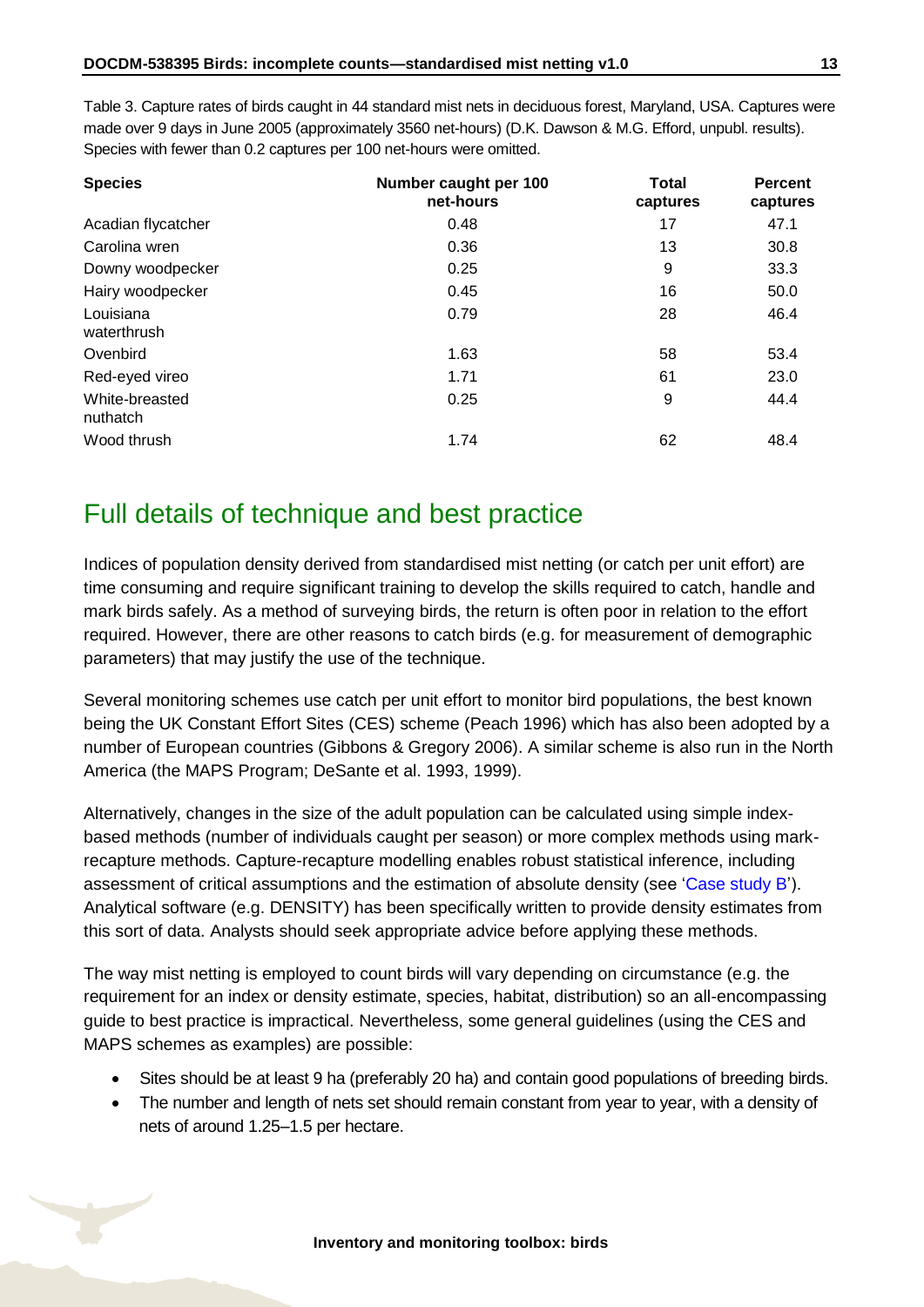- Nets should be positioned so that capture efficiency is maximised according to the prescribed probability-based sampling design (random, systematic, etc.). If mist netting is being done in tall forest, nets must be raised to sample canopy species, otherwise results will be biased toward species inhabiting the understorey.
- Nets should be set in exactly the same location each year and be operated for a consistent number of hours per day (e.g. 6 morning hours) each year.
- The mesh size of the nets should be standardised within a study to avoid biases in the number and types of species captured.
- No baits or call playbacks are used to attract birds to nets.
- All birds captured, including retraps, are identified, aged and sexed, and all unbanded birds banded.

More useful applications of standardised mist netting methods include:

- Indices of post-fledging productivity can be calculated from the ratio of adults to juveniles captured late in the breeding season.
- Adult survival rates can be calculated from recaptures of banded birds between years. These will be conservative estimates as those adults that have survived but are not recaptured are assumed to have died.
- Absolute density estimates can be calculated by modelling capture-recapture data using the program DENSITY.

### <span id="page-13-0"></span>References and further reading

- Borchers, D.L.; Efford, M.G. 2008: Spatially explicit maximum likelihood methods for capture-recapture studies. *Biometrics 64*(2): 377–385.
- Burnham, K.P.; Anderson, D.R. 2002: Model selection and multimodel inference: a practical informationtheoretic approach. 2nd edition. Springer-Verlag, New York. 488 p.
- Efford, M.G.; Dawson, D.K; Robbins, C.S. 2004: DENSITY: software for analysing capture–recapture data from passive detector arrays*. Animal Biodiversity and Conservation 27*(1): 217–228.
- DeSante, D.F.; Burton, K.M.; Williams, O.E. 1993: The Monitoring Avian Productivity and Survivorship (MAPS) program second (1992) annual report*. Bird Populations 1*: 1–28.
- DeSante, D.F.; O'Grady, D.R.; Pyle, P. 1999: Measures of productivity and survival derived from standardised mist-netting are consistent with observed population changes*. Bird Study 46*: 178– 188.
- Gibbons, D.W.; Gregory, R.D. 2006: Birds. In: Sutherland, W.J. (Ed.), Ecological census techniques: a handbook. 2nd edition. Cambridge University Press, Cambridge. 336 p.
- Heather, B.D.; Robertson, H.A. 1997: The field guide to the birds of New Zealand. Oxford University Press, Oxford.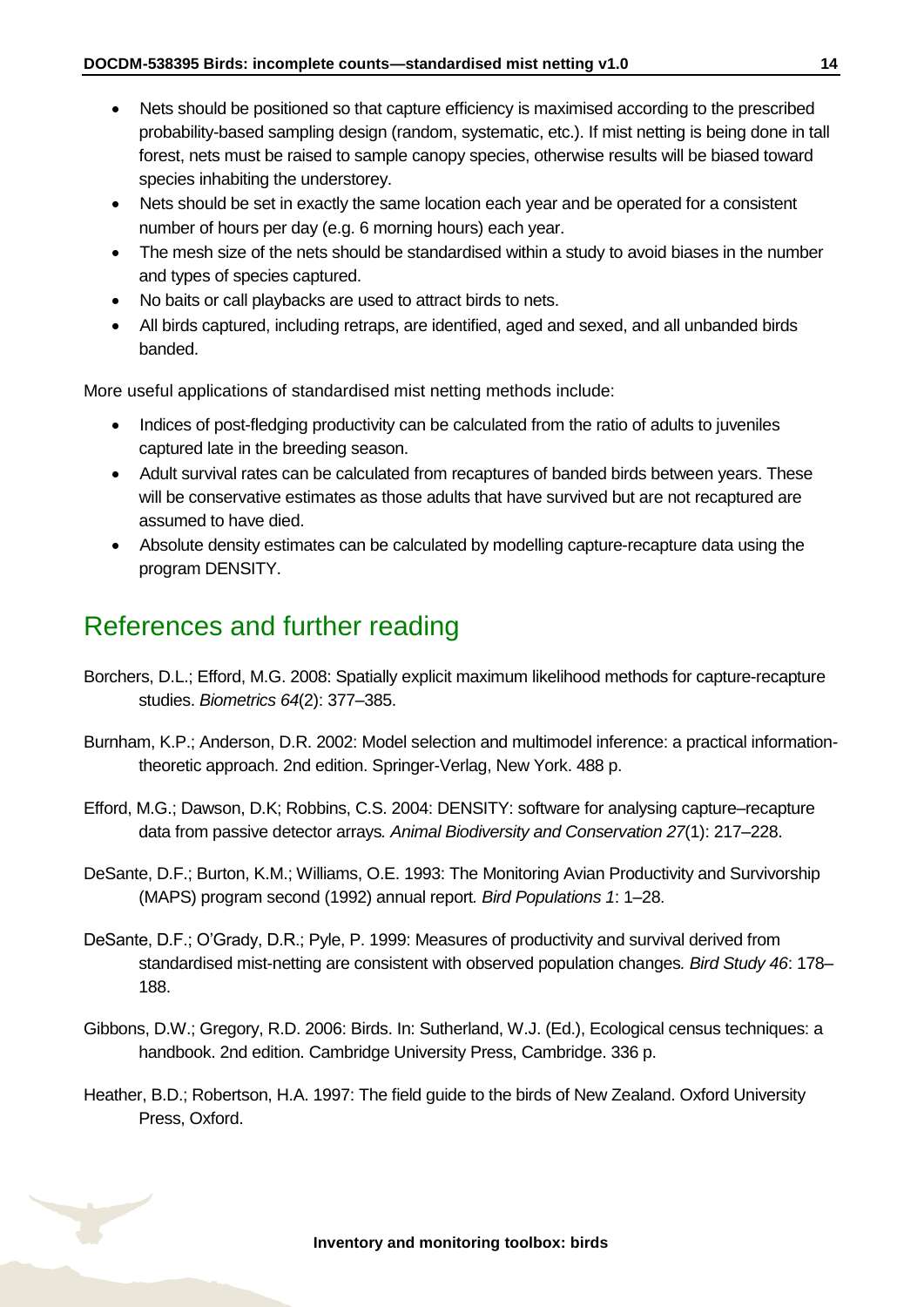- Peach, W.J. 1996: The use of constant effort mist-netting to measure between-year changes in the abundance productivity of common passerines*. Bird Study 43*: 142–156.
- Purcell, K.L.; Mori, S.R.; Chase, M.K. 2005: Design considerations for examining trends in avian abundance using point counts: examples from oak woodlands*. Condor 107*: 305–320.
- Ralph, C.J.; Dunn, E.H. (Eds.) 2004: Monitoring bird populations using mist nets. *Studies in Avian Biology No. 29*.
- Remsen, J.V. Jr.; Good, D.A. 1996: Misuse of data from mist-net captures to assess relative abundance in bird populations*. The Auk 113*: 381–398.
- Spurr, E.B.; Warburton, B.; Drew, K.W. 1992: Bird abundance in different-aged stands of rimu (*Dacrydium cupressinum*)—implications for coupe-logging. *New Zealand Journal of Ecology 16*: 109–118.
- Spurr, E.B.; Powlesland, R.G. 2000: Monitoring the impacts of vertebrate pest control operations on non-target wildlife species*. Department of Conservation Technical Series 24*. Department of Conservation, Wellington.
- Svensson, L. 1992: Identification guide to European passerines*.* 4th edition. Lars Svensson, Stockholm, Sweden.
- Williams, B.K.; Nichols, J.D.; Conroy, M.J. 2002: Analysis and management of animal populations: modelling, estimation and decision making*.* Academic Press, San Diego. 817 p.